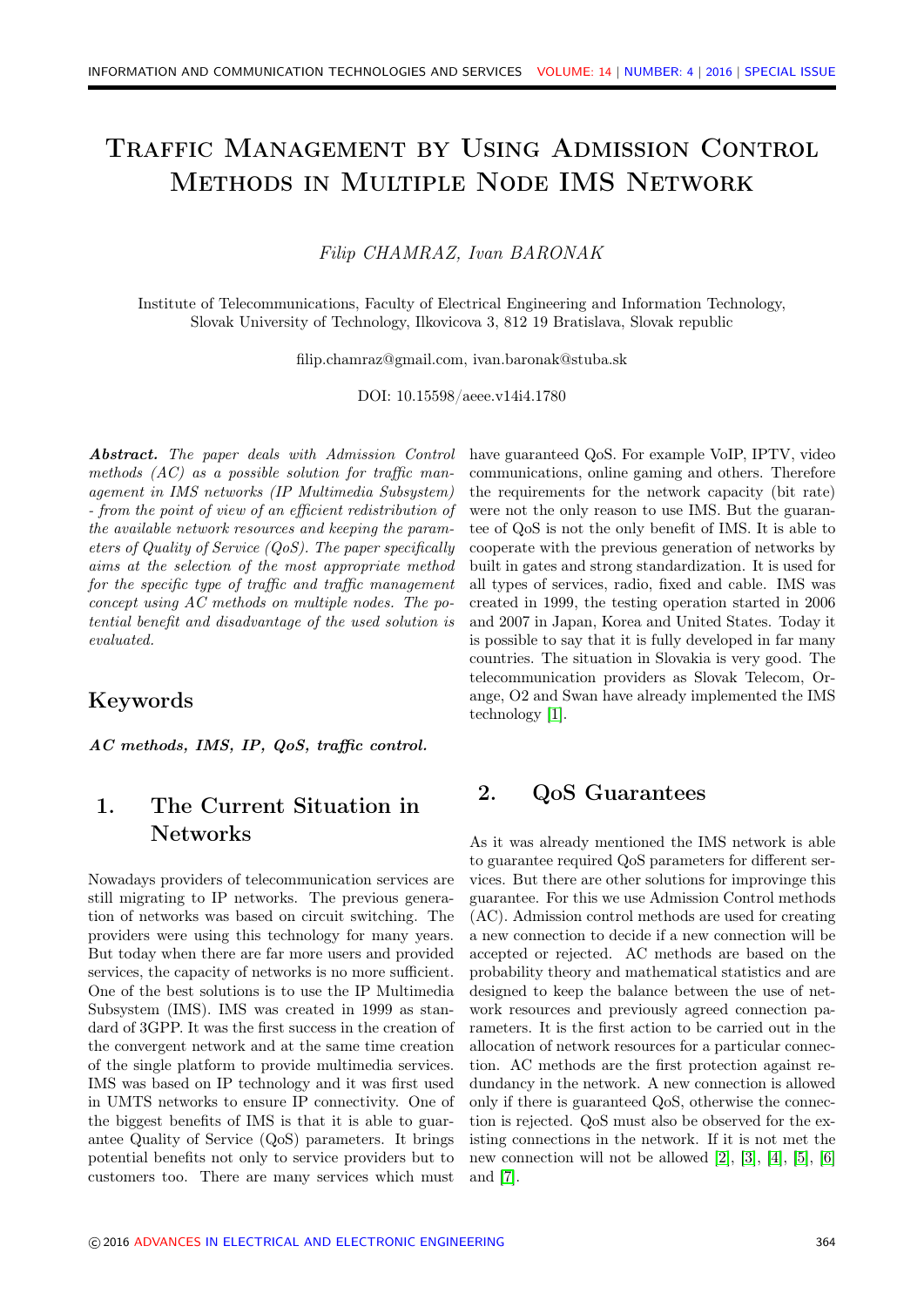AC method solves the problem of the N connections in multiplex with a total capacity  $C$ , the probability that the sum of the immediate bit rate  $r_i(t)$  of all connections in multiplex exceeds the total capacity  $C$ , is less than the given value  $\varepsilon$ . This probability can be expressed as:

$$
P\left[\sum_{i=1}^{n} r_i(t) \ge C\right] < \varepsilon. \tag{1}
$$

AC methods should satisfy three main conditions:

- Effectively allocate bandwidth to maximally utilize the telecommunications network.
- Manage a telecommunications network to meet all requirements of QoS.
- Does not allocate the entire bandwidth so that no overload on the network node occurs [\[2\]](#page-6-1), [\[3\]](#page-6-2), [\[4\]](#page-6-3) and [\[5\]](#page-6-4).

#### 2.1. Known AC Methods

We know tens to hundreds of AC methods. They can be classified by several parameters. The first way to divide these methods is to divide them on the basis of traffic parameters, obtained from pre-defined values (Parameter Based Admission Control Methods - PBAC) or used online measurement of network (Measurement Based Admission Control Methods - MBAC). We can divide them through the use of a buffer or parameter Packet Loss Ratio or an effective bandwidth and more. They are intended to be used in particular networks or in some nodes of Telecommunications networks. We have experienced many in our Institute of Telecommunications at The Faculty of Electrical Engineering and Information Technology of Slovak University of Technology in Bratislava. The use of the specific method always depends on the network parameters and the source of traffic. The best method to choose for VoIP traffic is usually different for simple traffic or mixed traffic data (VoIP + data + video). This was proved in [\[2\]](#page-6-1), [\[3\]](#page-6-2), [\[9\]](#page-6-7), [\[10\]](#page-6-8), [\[11\]](#page-6-9) and [\[12\]](#page-6-10).

#### 2.2. MBAC Methods

In this article we focused on MBAC methods because these methods are able to meet the required parameters better in comparison with PBAC methods. MBAC methods are able to work better with the available bandwidth. They allocate and redistribute the available bandwidth more efficiently to more users/requirements. This benefit arises from the fact that MBAC are based on on-line measurements of traffic passing through the switch and the new connection requires only minimum of information. The additional information improves the efficiency of the AC method. It means the MBAC method works/calculates with specific real parameters instead of constant defined pre-defined parameters as PBAC methods. The initial estimation of bandwidth is performed available parameters and is furtherly adjusted according to the measurement results. The on-line measurement must be fast enough. It means that the shorter measuring period, the more connections can be served. The AC method based on the measurement cannot be used directly by the current packet loss rates. Therefore, we use a simpler and more efficient way of bandwidth measurement.

If N connections passing through the switch use the bandwidth  $C$ , we try to estimate the minimum bandwidth  $C(N)$ .  $C(N)$  is the bandwidth at which these connections need to be able to guarantee predetermined parameters of the packet loss rate.



Fig. 1: Measurement based AC methods.

#### 2.3. Reviewed AC Methods

As mentioned previously the main purpose of AC methods is to allow the maximum number of connections with the guaranteed QoS parameters. As it was mentioned before, the choice of the specific method depends on network parameters and the traffic source. Therefore we chose some of the best methods to use for specific parameters and traffic that are described in the Subsection [3.1.](#page-2-0)

#### 1) Algorithm "Measured Sum"

It is one of MBAC methods and it is used with the abovementioned principle. It is an improvement of the "Simple sum" algorithm which was published in [\[2\]](#page-6-1) and [\[5\]](#page-6-4). Algorithm allows connections until:

$$
C_r + r_{n+1} < \mu C,\tag{2}
$$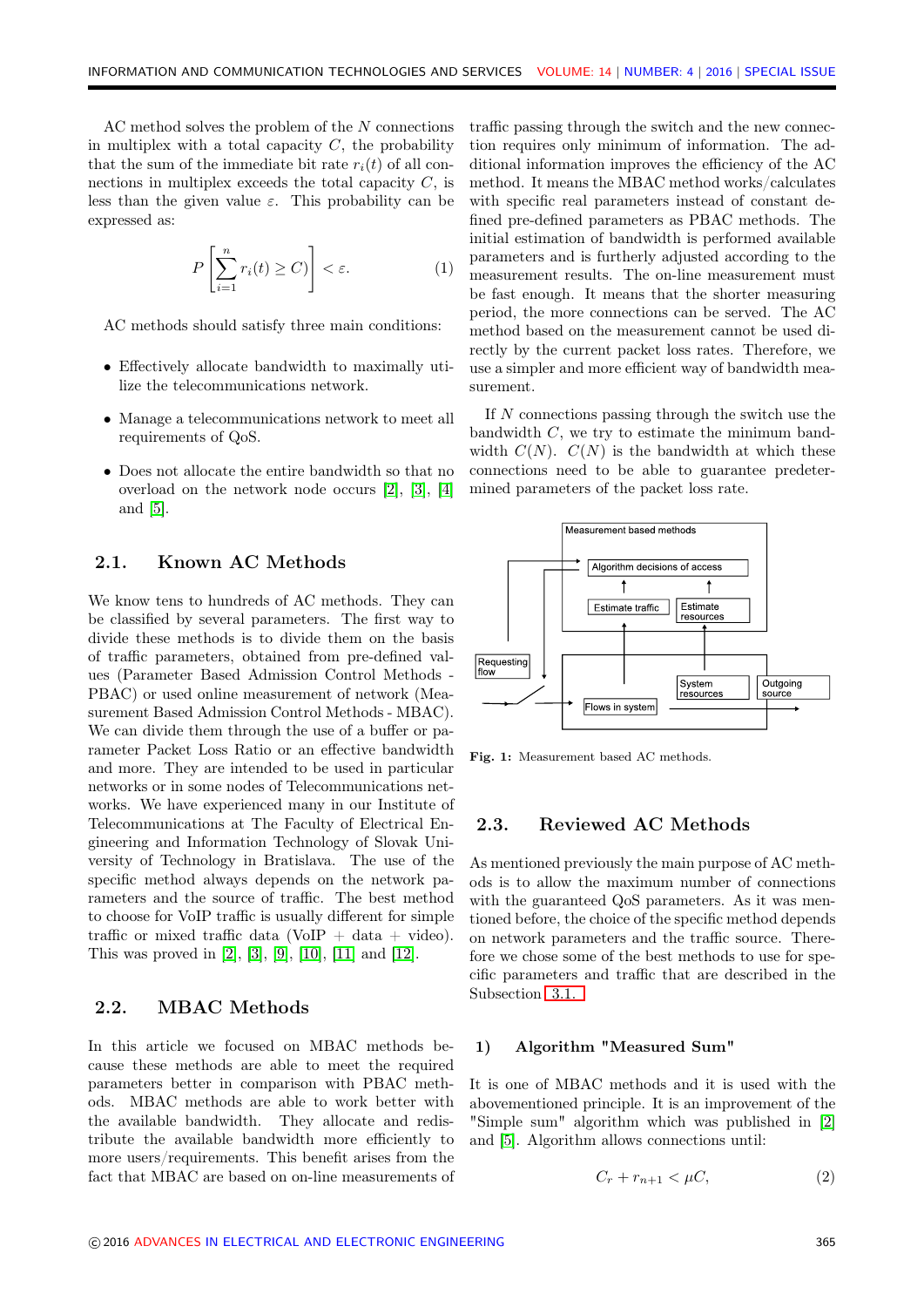where C is the maximum capacity of the line,  $C_r$  is the sum of n bit rates and connection  $r_{n+1}$ ,  $r_{n+1}$  is the bit rate connection, requesting for a permission and  $\mu$  is user-defined traffic usability (value between zero and one).

It is mostly implemented in switches and routers where we do not expect high load [\[9\]](#page-6-7), [\[10\]](#page-6-8) and [\[12\]](#page-6-10).

#### 2) Hoeffding Bound

This method uses Hoeffding bound for the estimation of link traffic. Hoeffding bound sets the higher bound of traffic for connections in networks according to the equation:

$$
\hat{C}_H\left(\hat{\nu}, \{R_i\}_{1 \le i \le n}, \varepsilon\right) = \hat{\nu} + \sqrt{\frac{\ln\left(\frac{1}{\varepsilon}\right) \sum_{i=1}^n \left(R_i\right)^2}{2}}, \tag{3}
$$

where  $\hat{\nu}$  is the total traffic of all connections (bps),  $R_i$ is the peak rate of i-th connection (bps) and  $\varepsilon$  is the prediction that traffic will exceed link capacity.

Hoeffding bound algorithm makes decision based on the equation:

$$
\hat{C}_H + R_{n+1} \le C. \tag{4}
$$

If the sum of Hoeffding bound of all existing connections and peak rate of a new connection is lower than the available link capacity the admission control accepts the new connection into the network. On the contrary, if this sum is higher than the available link capacity, the connection will be rejected. Compared to the "Measured sum" algorithm, the Hoeffding bound algorithm will not reserve higher bandwidthfor a shortterm raised traffic, because Hoeffding bound is adapted for this case. The mechanism of measurement used in this algorithm uses exponential averaging. Firstly, the average rate is measured, then the exponential average is calculated and finally Hoeffding bound  $C_H$  is estimated.

#### 3) Tangent at Peak

This method is based on the Chernof bound and Hoeffding approximation. The new connection is allowed if:

$$
np \cdot (1 - e^{-sp}) + e^{-sp} \cdot \nu \le C,\tag{5}
$$

where  $n$  is the number of accepted flows,  $p$  is the peak transfer rate (bps), s space parameter of acceptance region (value is from zero to one),  $\nu$  is the bandwidth of current traffic load (bps) and  $C$  is the link bandwidth.

# 3. Traffic Management in Multiple Node Network

As was proved in [\[3\]](#page-6-2), it is possible to use AC methods as a solution for traffic management in a single node network. If we use this concept and apply it to the multiple network it will work.

Simulations and all the necessary calculations for the individual comparison of all methods were developed in Matlab (R2014b). All results of the individual simulations are shown inspecific graphs for their better readability and follow much easier interpretation.

#### <span id="page-2-0"></span>3.1. Traffic Model

For the simulation and all the necessary calculations had to be performed with each of the compared methods, were defined traffic parameters. IT was necessary to calculate with these parameters. Inthe evaluation of the results, take into consideration some limits, so that we can clearly determine the appropriateness of the method, where we define:  $C$  is the maximum capacity of the line,  $P_{overflow}$  is the maximum value for probability of line overflow  $P_{loss}$  is the maximum value for probability of packet loss. The parameters were defined in Tab. [1.](#page-2-1)

<span id="page-2-1"></span>Tab. 1: Available network parameters.

|                             | oīt∙s |  |  |
|-----------------------------|-------|--|--|
| $\boldsymbol{r}_{overflow}$ | tο    |  |  |
| loss                        | ŧΩ    |  |  |

In Fig. [2](#page-2-2) you can see simulated nodes of IMS network. As a source of traffic, randomly generated traffic matrix on the size of  $nxT$  was used. For the simulation of traffic,  $n = 100$  represented the number of used resources and  $T = 1000$  represented the number of time cycles. The traffic matrix represented re-

<span id="page-2-2"></span>

Fig. 2: Traffic model of multiple nodes for simulations.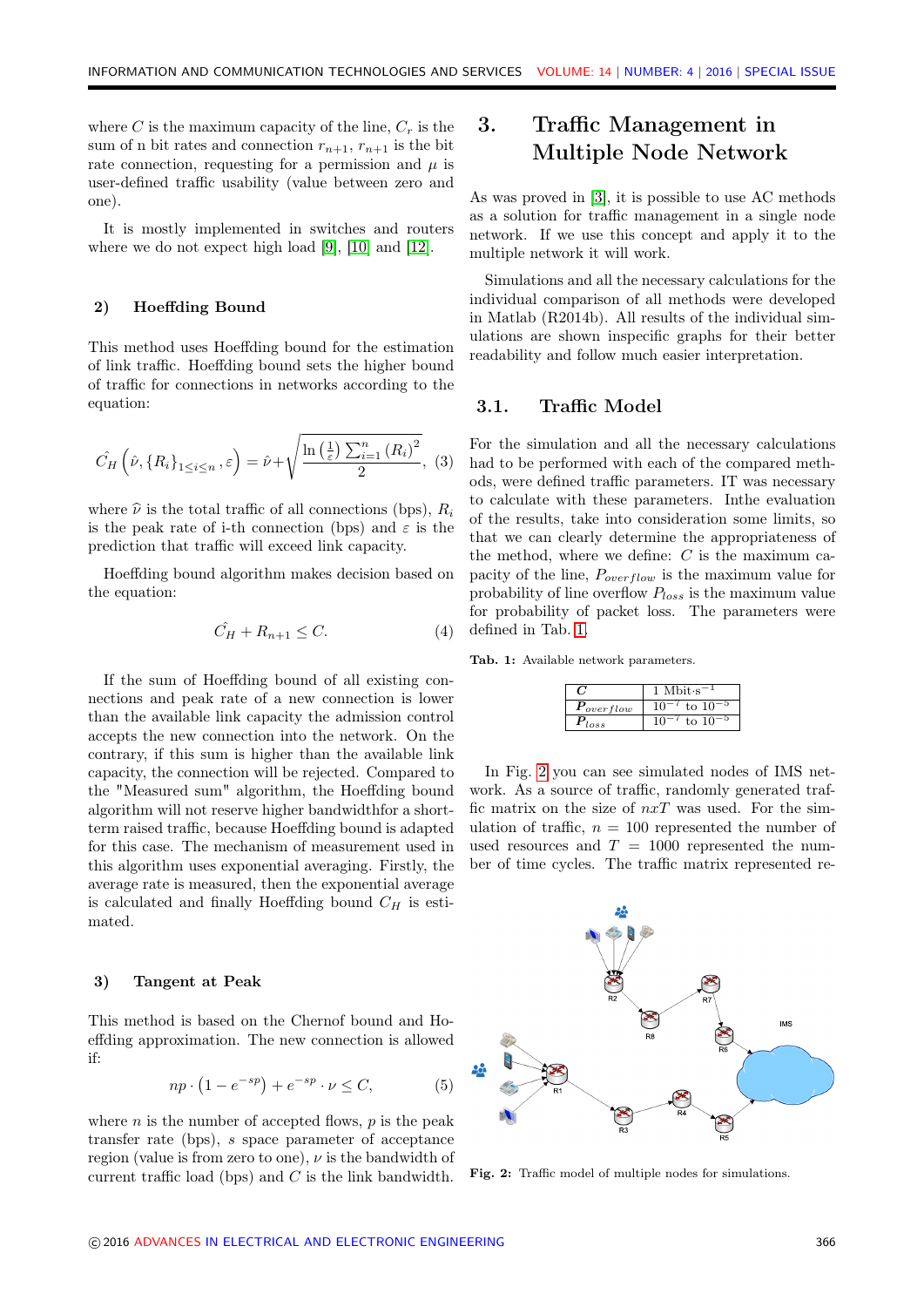quirements of the network (or users) for the connection (user's access to his subscription services). Individual network requirements represent specific multimedia devices (smartphone, telephone, telephone - VoIP). VoIP telephones represent users who use codecs G.711 and G.729E for making a voice call (VoIP). It means that the requirements for bandwidth ranged from 12 kbps for codec G.729E to 64 kbps for codec G.711. In Fig. [3](#page-3-0) you can see incoming requirements to the node R1. Requirements of the other nodes are similar.

<span id="page-3-0"></span>

Fig. 3: Incoming requirements for bandwidth for multiple node traffic model.

In Tab. [2,](#page-3-1) you can see the minimum, peak and average values of the incoming requirements which you can see in Fig. [3.](#page-3-0) The values are in kbps.

<span id="page-3-1"></span>

|  |  |  |  |  |  |  | Tab. 2: Values of the incoming requirements. |
|--|--|--|--|--|--|--|----------------------------------------------|
|--|--|--|--|--|--|--|----------------------------------------------|

| Required         | minimum | peak | average |
|------------------|---------|------|---------|
| Bandwidth (kbps) |         | 40   |         |

In Fig. [4](#page-3-2) you can see the comparison of selected methods, algorithm "Measured sum" (blue line), Hoeffding Bound (green line) and Tangent at peak (magenta line).

From the direct comparison of those three methods it is obvious that the method Tangent at peak allows the access to the highest number of users. Tangent at peak is able to allow access to 65 users, algorithm "Measured sum" to 62 users and Hoeffding Bound to 52 users. The difference between methods Tangent at peak and "Measured sum" is represented only by three users. That is 95.3 % of the value of method Tangent at peak. The difference between methods Tangent at peak and Hoeffding Bound is represented by 13 users. Itis only 80 % of value of method Tangent at peak. But the decision rule is to allow access to the highest number of users. So the choice is obvious.

<span id="page-3-2"></span>

Fig. 4: Comparison of simulated methods for multiple traffic model.

In Fig. [5](#page-3-3) you can see utilization of line in time from 0 to 200 ms where selected simulated methods are represented by the same colors as it is in the previous graph (algorithm "Measured sum" (blue line), Hoeffding Bound (green line) and Tangent at peak (magenta line)).

<span id="page-3-3"></span>

Fig. 5: Comparison for utilization of line of all simulated methods.

You can see that the method Tangent at peak represented by magenta color is able to get the best utilization of line. For better proof there is the detail of Fig. [5](#page-3-3) in Fig. [6](#page-4-0) and Fig. [7.](#page-4-1) In Fig. [7](#page-4-1) you can see the detail in time from 100 to 140 ms.

You can see that for all the three simulated methods there are values that are higher than the maximum available bandwidth. Even the method Tangent at peak gets the most overrun, at the same time it is the best choice how to reach maximum utilization of the available link capacity.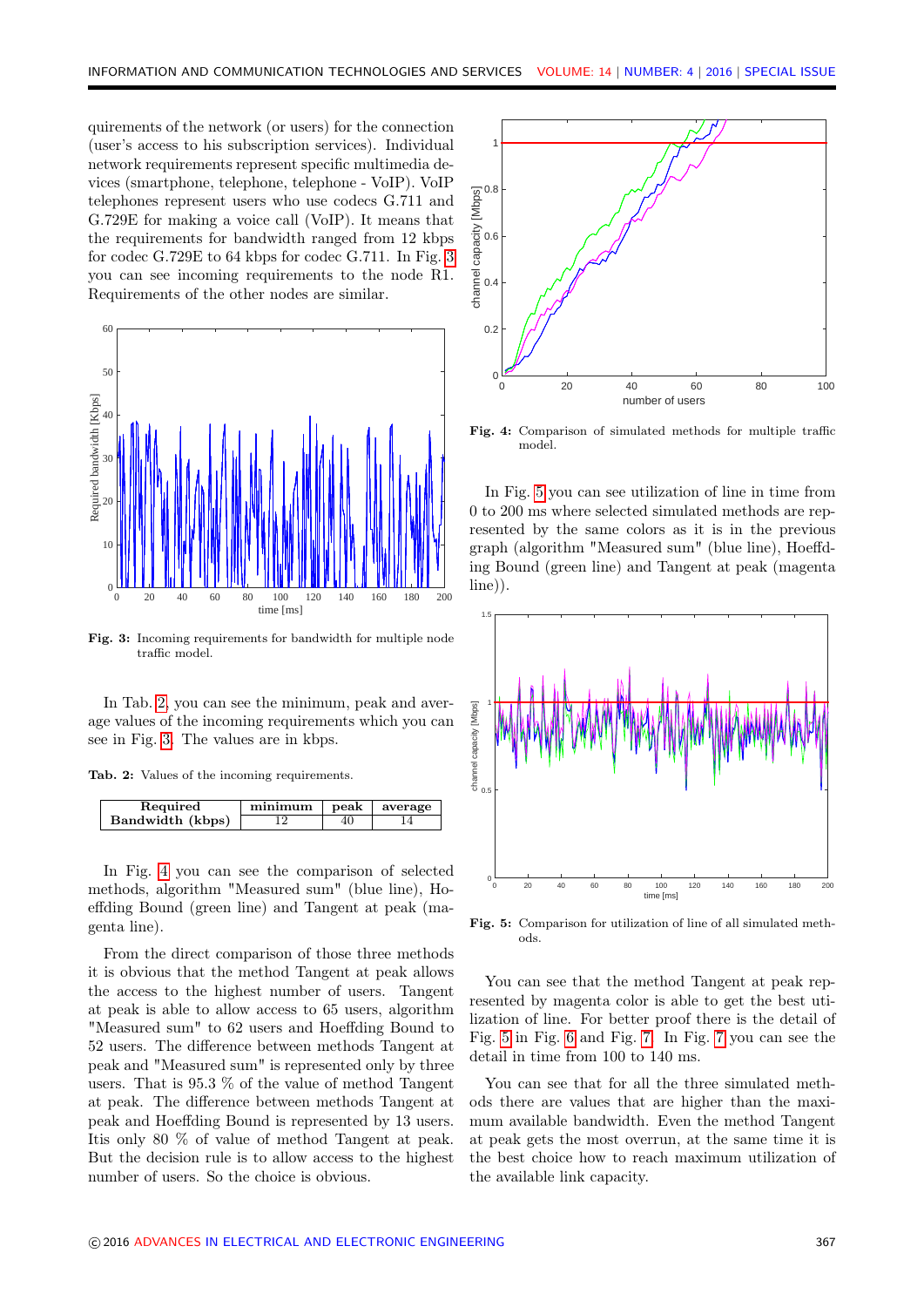<span id="page-4-0"></span>

Fig. 6: Comparison of utilization of line for all simulated methods-detail.

<span id="page-4-1"></span>

Fig. 7: Comparison of utilization of line for all simulated methods-detail.

In Fig. [8](#page-4-2) you can see how the probability of packet loss  $P_{loss}$  changes. As mentioned earlier the access was allowed to 52, 62 and 65 users for each simulated method.  $P_{loss}$  moves from 3.149⋅10<sup>-7</sup> for 52 users (Hoeffding Bound) to  $8.322 \cdot 10^{-7}$  for 65 users (method Tangent at peak). It does not exceed the maximum allowed  $P_{loss}$  (allowed from  $10^{-7}$  to  $10^{-5}$ ). In Fig. [9](#page-4-3) you can see the detail of  $P_{loss}$  from 50 to 70 users (It is not able to allow access to 70 users with no selected methods, but the value of  $P_{loss}$  would still not exceed the maximum allowed value).

In Fig. [10,](#page-4-4) you can see how the probability of the line overflow  $P_{overflow}$  moves from 2.238 $\cdot 10^{-8}$  for 52 users (Hoeffding Bound) to  $3.491 \cdot 10^{-8}$  for 65 users (method Tangent at peak). It does not exceed the maximum allowed  $P_{loss}$  (allowed from  $10^{-7}$  to  $10^{-5}$ ). In Fig. [11](#page-5-0) you can see detail of  $P_{loss}$  from 50 to 70 users. It is not able to allow access to 70 users with none of the

<span id="page-4-2"></span>

Fig. 8: Probability of packet loss

<span id="page-4-3"></span>

Fig. 9: Probability of packet loss – detail.

<span id="page-4-4"></span>

Fig. 10: Probability of line overflow.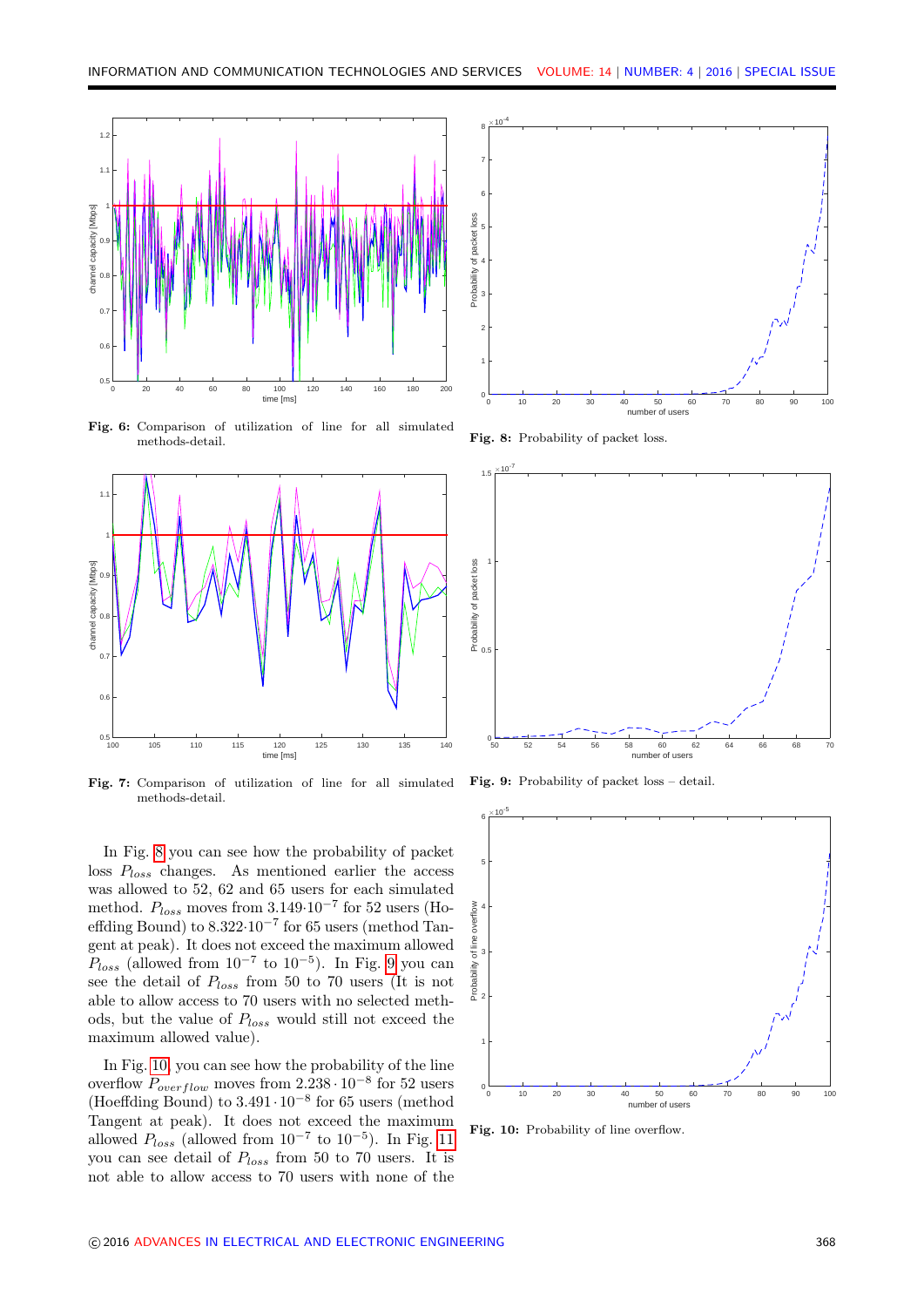<span id="page-5-0"></span>

Fig. 11: Probability of line overflow – detail.

selected methods, but the value of  $P_{loss}$  would still not exceed the maximum allowed value.

# 4. Benefits and Disadvantages of Used Concept of Using AC Methods as Traffic Control Method

It was proved that it is possible to use AC methods as the traffic control method in the single node and in the multiple node network too. There are some benefits and disadvantages of using them and therefore must be precisely considered before using the solution.

#### 4.1. Benefits

AC methods are designed to allow access to a maximum number of users. But at the same time they are able to guarantee QoS parameters. In our case when we use AC methods to traffic control on multiple nodes in network QoS is increasing. By using the same AC method on all nodes, it takes less time to make a decision of which method to use in case when every single node makes this decision separately. Therefore the time for the decision is shorter, packets move through the network faster. It means that the delay and jitter can decrease by mili (ms) or micro  $(\mu s)$  seconds. It maximizes the effectiveness of use of the available network resources (bandwidth).

#### 4.2. Disadvantages

The disadvantages are caused by the main concept of AC methods. They are designed as an universal solution to allow access to the maximum number of users and ensure required QoS parameters for all types of services. The use of only one method (even the best) on all nodes in the network denies the main concept of them. If we want to use this solution, there is an accurate requirement for the node parameters and capacity of the line (bandwidth) between nodes. If there is one different node in the network which has smaller throughput, other nodes must adapt to it. To get the same or similar parameters on nodes can be a problem in older networks. The solution is better for new or private networks as an improvement or optimization. Another problem can be if the service is getting from private network to public. Then we are not able to ensure parameters for traffic nodes or throughput between them. The problem can be with the computing power of nodes, too. It is because some methods need more computing power than others to make a decision or to choose the best method. The decision policy in a private network is almost always different from a public network. If we think specifically about VoIP service, the used codec is different. In the private network we can use codec G.711 because we have sufficient bandwidth. But in the public network codec G.729E can be used because there are more users and we want to maximize the use of available bandwidth. Consequently, we use a codec with fewer requirements for bandwidth. As a result, the required computing power is different for different codecs (compression algorithm. . . ). All of these factors can decrease QoS parameters of the service.

## 5. Conclusion

It was proved that it is possible to use AC methods as a traffic control solution for a multi-node network. It is based on the same concept as traffic control in a single node network. But if we are able to use this solution, there are some benefits and disadvantages that must be considered by network operators. From all the mentioned disadvantages, there are the two major ones. It denies the main design of AC methods, it is good to be used only in private networks with specific parameters. Network operators must consider the use of this solution, and focus if the benefits are worth it. There is no technological obstacle for the described solution. The main benefit of the solution is the increasing QoS and shorter delay in network.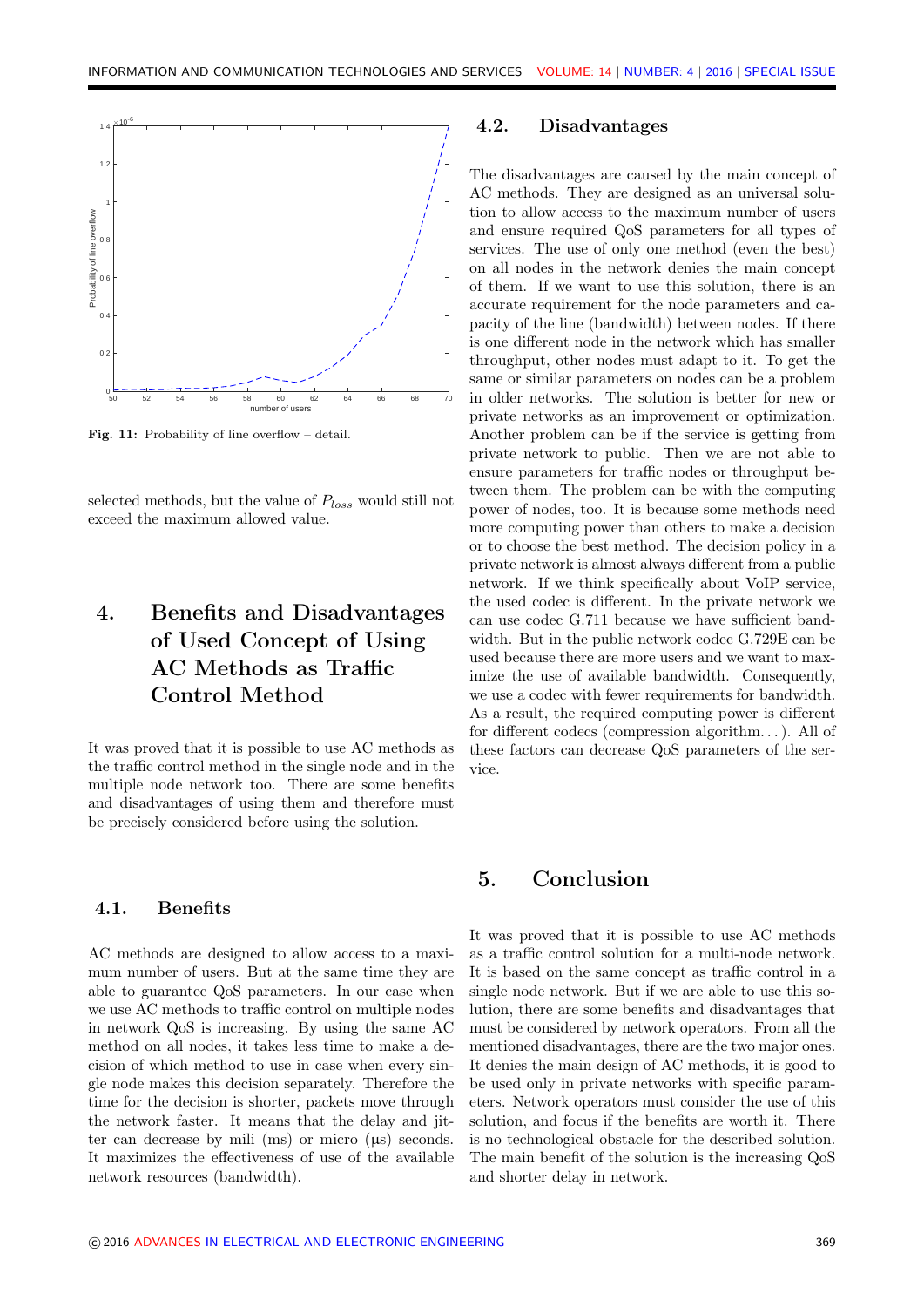## Acknowledgment

This article was created with the support of the Ministry of Education, Science, Research and Sport of the Slovak Republic within the Research and Development Operational Programme for the project "University Science Park of STU Bratislava", ITMS 26240220084, co-funded by the European Regional Development Fund and the KEGA agency project - 007STU-4/2016 named: Progressive educational methods in the field of telecommunications multiservice networks.

## References

- <span id="page-6-0"></span>[1] YEGANEH, H., A. H. DARVISHAN and M. SHAKIBA. NGN functional architecture for resource allocation and admission control. In: International Conference on Telecommunication in Modern Satellite, Cable, and Broadcasting Services. Nis: IEEE, 2009, pp. 533– 539. ISBN 978-1-4244-4382-6. DOI: [10.1109/TEL-](http://dx.doi.org/10.1109/TELSKS.2009.5339452)[SKS.2009.5339452.](http://dx.doi.org/10.1109/TELSKS.2009.5339452)
- <span id="page-6-1"></span>[2] CHAMRAZ, F. and I. BARONAK. Contribution to the Management of Traffic in Networks. Advances in Electrical and Electronic Engineering. 2014, vol. 12, no. 4, pp. 334–340. ISSN 1804-3119. DOI: [10.15598/aeee.v12i4.1213.](http://dx.doi.org/10.15598/aeee.v12i4.1213)
- <span id="page-6-2"></span>[3] CHAMRAZ, F. and I. BARONAK. Impact of Admission Control methods to the Traffic Management. Advances in Electrical and Electronic Engineering. 2015, vol. 13, no. 4, pp. 280–288. ISSN 1804-3119. DOI: [10.15598/aeee.v13i4.1437.](http://dx.doi.org/10.15598/aeee.v13i4.1437)
- <span id="page-6-3"></span>[4] CALLAWAY, R. D., M. DEVETSIKIOTIS and C. KAN. Design and implementation of measurement-based resource allocation schemes within the realtime traffic flow measurement architecture. In: IEEE International Conference on Communications. Paris: IEEE, 2014, pp. 1118–1122. ISBN 0-7803-8533-0. DOI: [10.1109/ICC.2004.1312674.](http://dx.doi.org/10.1109/ICC.2004.1312674)
- <span id="page-6-4"></span>[5] CHROMY, E. and T. BEHUL. Measurement Based Adsmission Control Methods in IP Networks. International Journal of Information Technology and Computer Science. 2013, vol. 5, no. 10, pp. 1–8. ISSN 2074-9015. DOI: [10.5815/ijitcs.2013.10.01.](http://dx.doi.org/10.5815/ijitcs.2013.10.01)
- <span id="page-6-5"></span>[6] Teletraffic Engineering Handbook. ITU-D SG2/16 & ITC [online]. Available at: [https://www.itu.int/dms\\_pub/itu-d/opb/](https://www.itu.int/dms_pub/itu-d/opb/stg/D-STG-SG02.16.1-2001-PDF-E.pdf) [stg/D-STG-SG02.16.1-2001-PDF-E.pdf](https://www.itu.int/dms_pub/itu-d/opb/stg/D-STG-SG02.16.1-2001-PDF-E.pdf).
- <span id="page-6-6"></span>[7] E.800 - Terms and Definitions to Quality of Service and Network Performance including Dependability. ITU-T Recommendation [online]. 2008. Available at: [https://www.itu.int/rec/](https://www.itu.int/rec/T-REC-E.800/en) [T-REC-E.800/en](https://www.itu.int/rec/T-REC-E.800/en).
- [8] KOVAC, A., M. HALAS, M. ORGON and M. VOZNAK. E-Model Mos estimate improvement throught jitter buffer packet loss modelling. Advances in Electrical and Electronic Engineering. 2011, vol. 9, no. 5, pp. 233–242. ISSN 1804-3119. DOI: [10.15598/aeee.v9i5.542.](http://dx.doi.org/10.15598/aeee.v9i5.542)
- <span id="page-6-7"></span>[9] GEORGOULAS, S., P. TRIMINTZIOS, G. PAVLOU and K. H. HO. Measurement-based admission control for real-time traffic in IP differentiated services networks. In: International Conference on Telecommunications-ICT 2005. Cape Town: IEEE, 2005, pp. 1–5. ISBN 0-9584901-3-9.
- <span id="page-6-8"></span>[10] BRESLAU, L., S. JAMIN and S. SHENKER. Comments on the performance of measurementbased admission control algorithms. In: IN-FOCOM - Nineteenth Annual Joint Conference of the IEEE Computer and Communications Societies. Tel Aviv: IEEE, 2000, pp. 1233– 1242. ISBN 0-7803-5880-5. DOI: [10.1109/INF-](http://dx.doi.org/10.1109/INFCOM.2000.832506)[COM.2000.832506.](http://dx.doi.org/10.1109/INFCOM.2000.832506)
- <span id="page-6-9"></span>[11] KARAMDEEP, S. and K. GURMEET. Connection Admission Control Methods Based on Fuzzy Logic. In: 6th International Multi Conference on Inteligent Systems and Nanotechnology. Haryana: Institute of Science and Technology Klawad, 2012, pp. 68–70.
- <span id="page-6-10"></span>[12] DE RANGO, F., M. TROPEA, P. FAZIO and S. MARANO. Call Admission Control for Aggregate MPEG-2 Traffic over Multimedia GeoSatellite Networks. IEEE Transactions on Broadcasting. 2008, vol. 54, no. 3, pp. 612–622. ISSN 1557- 9611. DOI: [10.1109/TBC.2008.2002716.](http://dx.doi.org/10.1109/TBC.2008.2002716)
- [13] DE RANGO, F., M. TROPEA, P. FAZIO and S. MARANO. Call admission control with statistical multiplexing for aggregate MPEG traffic in a DVB-RCS satellite network. In: IEEE Global Telecommunications Conference, GLOBE-COM. St. Louis: IEEE, 2015, pp. 3231– 3236. ISBN 0-7803-9414-3. DOI: [10.1109/GLO-](http://dx.doi.org/10.1109/GLOCOM.2005.1578372)[COM.2005.1578372.](http://dx.doi.org/10.1109/GLOCOM.2005.1578372)

### About Authors

Filip CHAMRAZ was born in Malacky, Slovakia, on March 1992. Nowadays he is a student at the Institute of Telecommunications, Faculty of Electrical